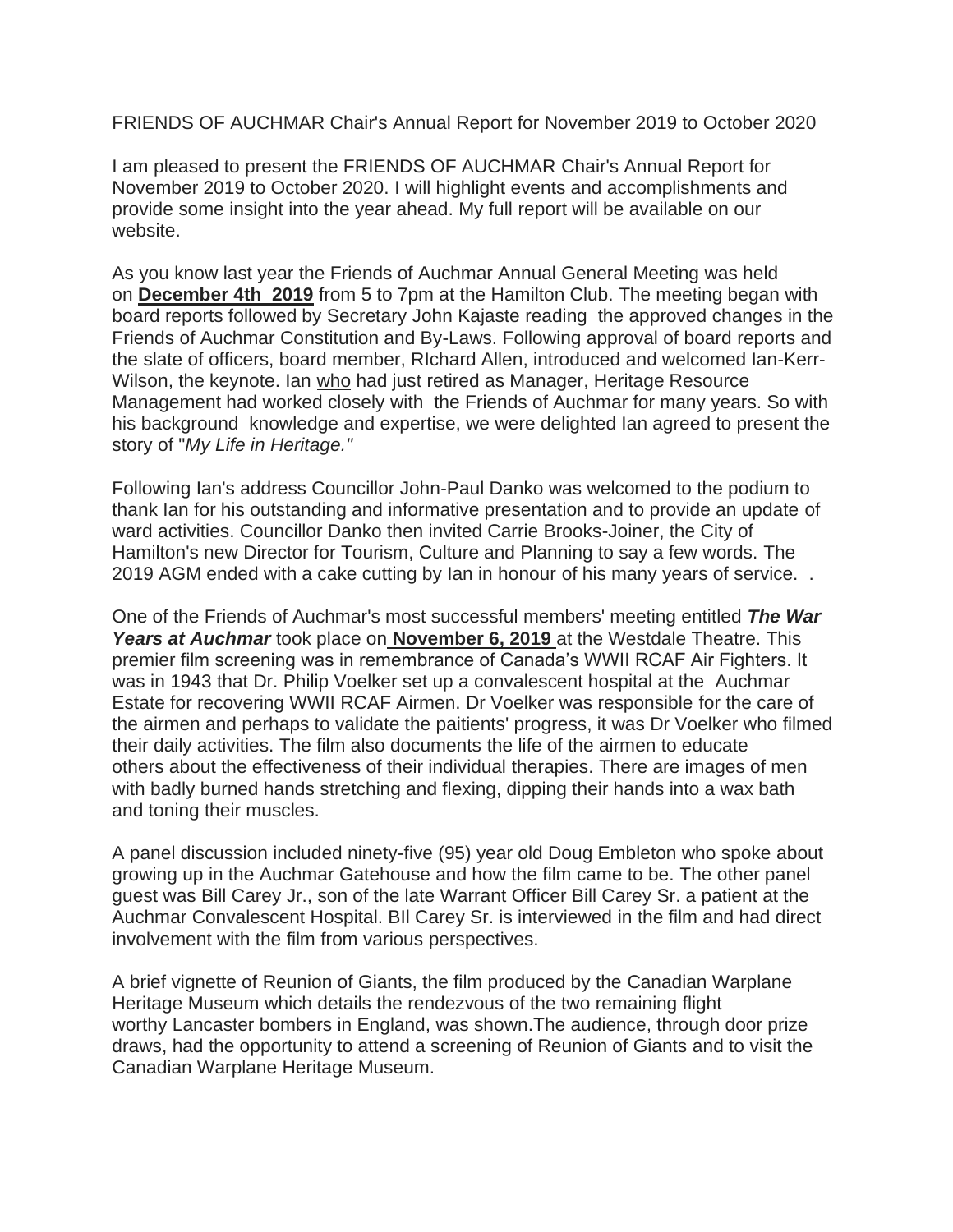One of the reasons for the success of our event at the Westdale Theatre was thanks to a meeting in July 2019 with David Simpson, President of the Head of the Lake and the Westdale BIA who had previously hosted an event at the Westdale. David recommended a run through at the theatre, well in advance of our event, to ensure the film that had been transferred from old rolls of film to DVD format years ago was of good quality and that speakers test their slides. David explained that he had not tested his film and the quality was not as good as he had hoped.This advice was greatly appreciated.

Our event flyer was created by Richard Allen, John Kajaste and Debra Mills. The large turnout was thanks to media coverage by Mark McNeil, Spectator journalist and to Shelley Falconer President and CEO of the Art Gallery of Hamilton and to Ryan Ferguson, Curator, Film Program, Art Gallery of Hamilton for distribution of our flyer during the Art Gallery's fall film events. A huge thank you went to Dan Fournier, General Manager of the Westdale Theatre and history buff, who immediately stepped in to provide the historical and architectural background of Auchmar when Shannon Kyles, architectural historian and speaker, hurt her back the day prior to our event and was unable to walk. Pat Saunders, Christine Begley and Debra Mills manned the welcoming table, recruited new members and distributed Auchmar Logo cookies at the end of the event.

Sponsors included Judy Marsales Real Estate, ibglobal, the Concession Street B.I.A., Anne Bermingham. Martha Mitchell, the Canadlan Warplane Heritage Museum and Ward 8 City of Hamilton. Bob and Karen Wilkins, owners of La Caniche Bakery, donated dozens of shortbread cookies decorated with the Friends of Auchmar logo. David Rohrer, President and CEO of the Heritage War Museum and Al Mickeloff, Marketing Director participated in this event and donated tickets to visit the museum. Hamilton author John Soyka donated books as door prizes.

Friends of Auchmar board members Richard Allen and Terry Geissler took charge of videotaping the event. Terry ordered Auchmar T-shirts to assist guests identifying board members.

Huge thanks goes to Fred Fuchs restorer of the Westdale Theatre and Chair of the Westdale Theatre board who agreed to sponsor our *The War Years at Auchmar* event, to Bob Cowan, Host of *CHCH TV* Morning Live, who acted as Master of Ceremonies, and to Mark McNeil, Hamilton Spectator reporter and Les Smith who provided songs and music to a packed 300 plus Westdale Theatre audience. Mark and Les played the original song Private Riley (R.H.L.I.) to close out the evening.

In the **Spring of 2019**, the Dept of Culture City of Hamilton invited the Friends of Auchmar to be the hosts at *Doors Open* Saturday May 4th and Sunday May 5th from 10am to 4:00pm. Bill King author of *Buchanan of Auchmar* set up a table in the Manor House to speak with guests and sell his book, Artist Norris Podetz set up his easel and chatted with guests while he painted. Visitors were interested to purchase his drawings of the Auchmar Estate. Bill King and Diane Dent provided Jane's Walk tours of the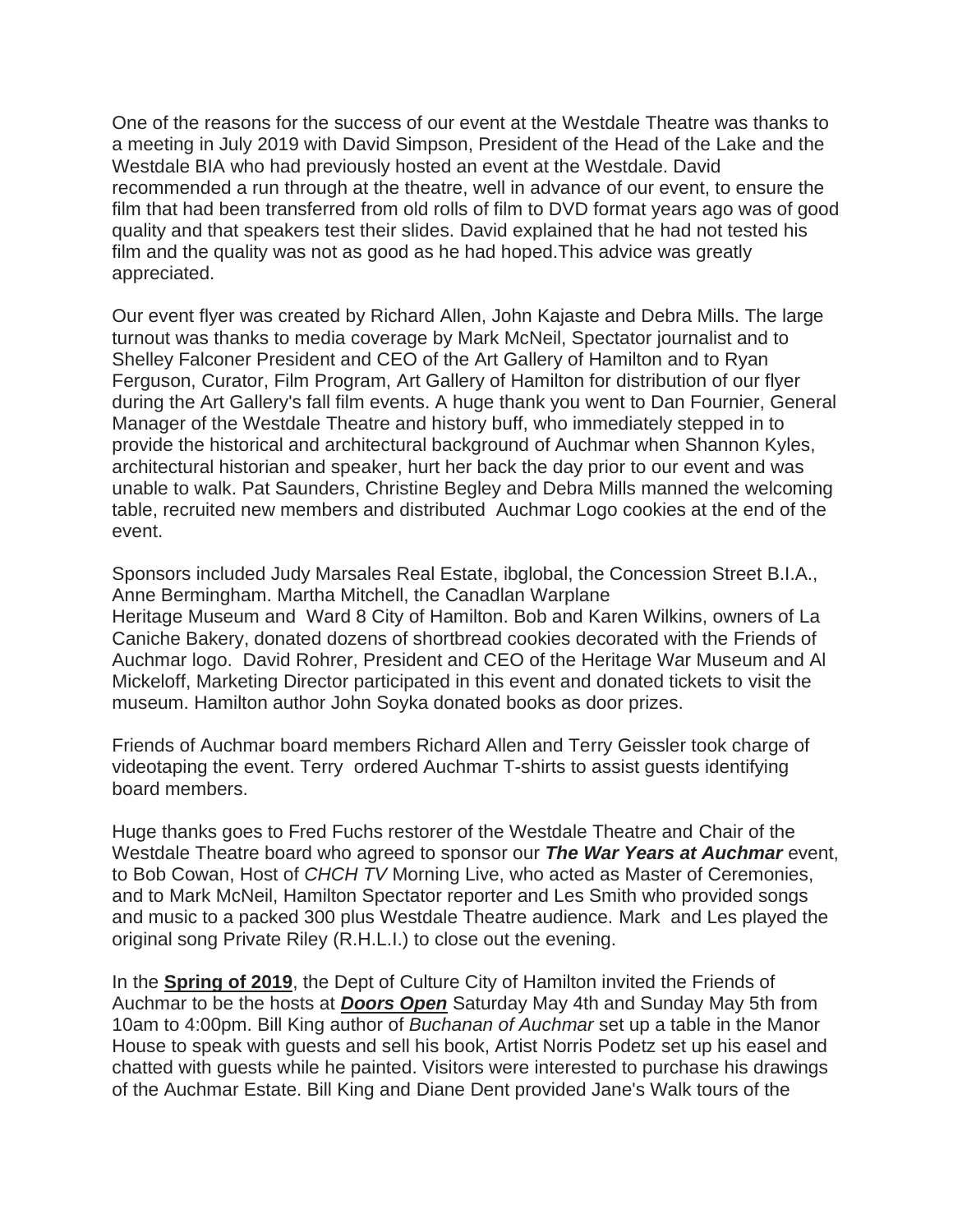grounds of Auchmar. Richard Allen interviewed visitors and provided video presentations of past Auchmar members' meetings entitled "*Voices from Auchmar.*" These activities seemed to attract even more interest than in former years.

In the summer of 2019, board member Bob GIll, webmaster, updated the Friends of Auchmar Auchmar webpage. Terry Geissler, board member responsible for Social Media, updated Facebook and Instagram. Board Members met with mountain councillors, John-Paul Danko, Terry Whitehead and Esther Pauls to provide an Auchmar update and confirm support for the preservation of the entire Auchmar Estate.

An important **initiative** took place at City hall with Councillor John-Paul Danko and Ian Kerr-Wilson, when they met with Friends of Auchmar board members Richard Allen and Diane Dent to discuss mutual goals for the Auchmar Estate via a Letter of Collaboration or a Memorandum of Understanding. We learned from Ian that the Friends of Battlefield House and the Friends of Fieldcote have similar agreements. Ian also informed us that the St James Preservation Society in Toronto and the Madill Church Preservation Society in Huntsville have such agreements. Our board is now working on the Friends of Auchmar Letter of Collaboration with Carrie Brooks-Joiner and John Summers.

**February 2019 a very important staff report to the General Issues Committee (GIC) concerning the Auchmar Estate** was released. Glen Norton, Director of Economic Development, reported that the 13th Battalion Auchmar Heritage Trust failed to advance its business case for funding. Glen wrote and I quote - *'It's time to move on. We cannot just let things sit any longer. The Trust now wants to change its original plan. The Trust not only wants direct financial assistance from teh city via a loan, it also wants the city to pay for all water and sewer upgrades to the building. Staff believed the trust's scheme is too tentaibe to look at loans and grants. Instead, the city intends to develop its own work plan." end of quote. Nortons says that includes looking at other potential tenants and city-generated alternatives. Norton says staffers were initially "optimistic" about the trust's visions. He agreed the trust did seem like a perfect fit because the estate was the home of Lt-Col Isaac Buchanan, the 19th Century founding commander of the 13th Battalion, now the RHLI. Even in March 2018 with lack of concrete progress and momentum, councillors opted to give the trust more time. The city spendsf u0p to \$27,000 a year to maintain the site. In 2017 it spent \$666,000 on repairs which were matched by federal funds. Previous reports suggest the building requires about \$8 million in repairs. It was confirmed that all potential plans must be compatible with legal preservation agreements with the Ontario Heritage Trust and that the city retain ownership of the estate, a position ratified by the last term of council.*

The Board of the Friends of Auchmar suggested to Glen Norton, that the departments of culture, economic development along with the councillor of the ward tour examples of successful adaptive re-use of city owned heritage properties such as Bell Gairdner Estate in MIssissauga and Annandale House in Tillsonburg. We understand that the tour has not yet taken place.